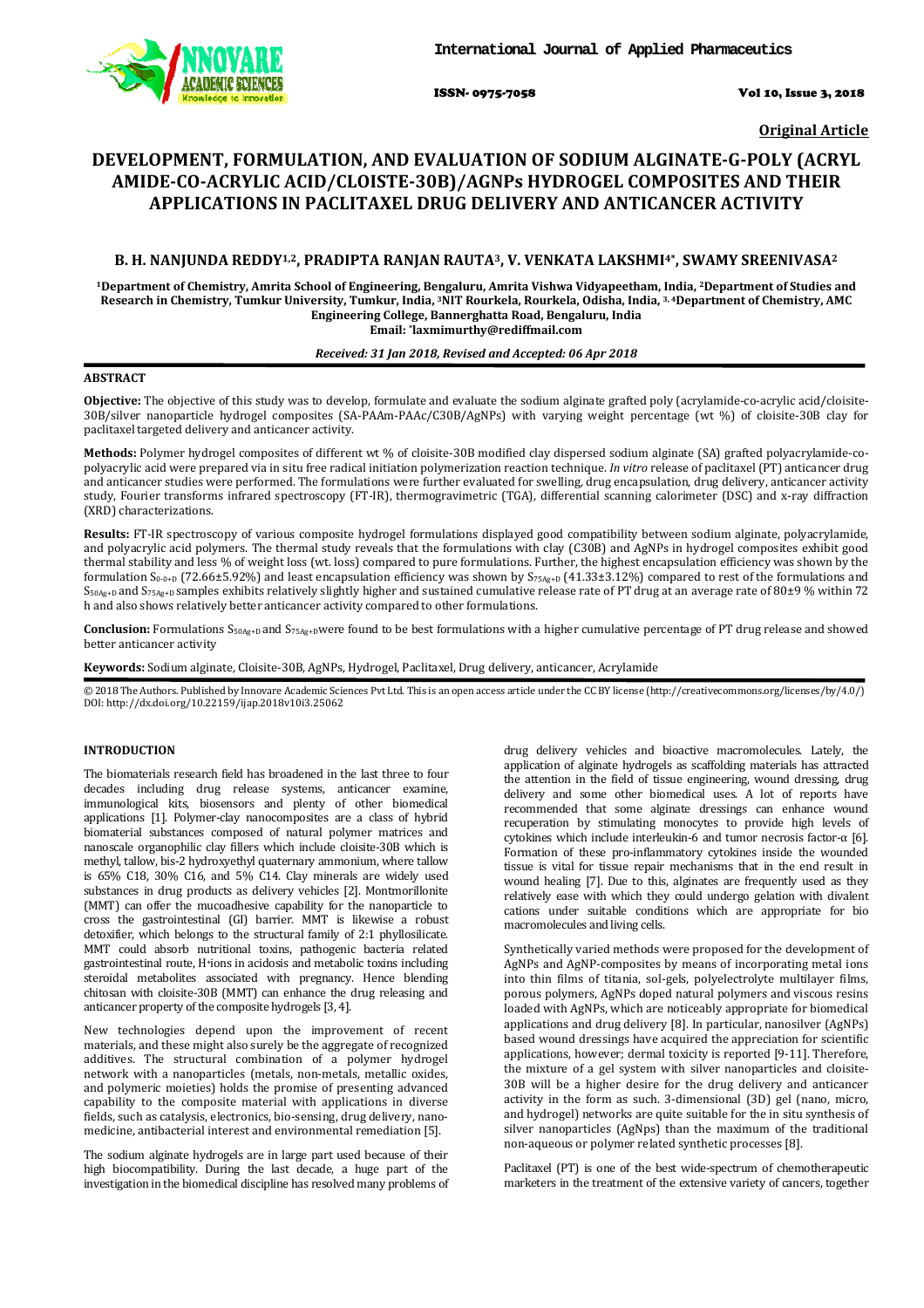with lung, ovarian, and breast cancers. But, its scientific application has been restricted due to its poor water solubility. Due to its low water solubility, paclitaxel is formulated in an aggregate of cremophor EL and dehydrated ethanol (50:50, v/v) a combination called taxol. However, taxol has some severe side consequences related to cremophor EL and ethanol. Its contemporary medical management uses the adjuvant of great facet outcomes and has undesired pharmacokinetics and bio distribution. there is, hence, a need for the development of exchange drug transport systems of PT to enhance its solubility, permeability and balance and further to promote a sustained, controlled and targeted delivery in order to increase its therapeutic results and decrease its surface properties [12].

The aim of this work was to develop a novel drug delivery system based on composite gel formation technique and which can be commercially exploited for the well-being of the society [13]. Further, the effective incorporation of nanosilver particles into the polymer clay hydrogel composites network and these hydrogel composites are efficiently utilized for *in vitro* paclitaxel (PT) drug delivery and anticancer activity.

## **MATERIALS AND METHODS**

#### **Materials**

Sodium alginate (SA), acryl amide (AAm), acrylic acid (AAc), cloisite-30B (C30B) nanoclay N,N'-methylene bis acryl amide (MBA), as cross linking agent, N,N,N',N-tetramethyl ethylene diamine (TEMED) as an accelerator, ammonium persulphate (APS) as an initiator, silver nitrate  $(AgNO<sub>3</sub>)$  as precursor, sodium borohydride (NaBH<sub>4</sub>) as reducing agent, paclitaxel (PT), as an anticancer drug (a gift sample from my research friend working for Thrombosis Cancer Research Center, (TCRC) Bangalore, India) etc. obtained from Sigma Aldrich Bangalore, India. The chemicals were used as it received without any further purification and double distilled water (DDW) was used throughout this experiment

#### **Development of sodium alginate-poly (acrylamide-co-acrylic acid/closite-30B) hydrogel composites**

Sodium alginate poly (acryl amide-co-acrylic acid/closite-30B)/ silver nano particle (SA-PAAm-PAAc/C30B/AgNPs) composite hydrogel are obtained by preparing sodium alginate solution, by dissolving 0.15 gm SA in 5 ml (3% wt/vol. ratio wrt polymer) of double distilled water in a 100 ml beaker and stirred using magnetic stirrer about 30 min., and for this solution 2 ml of each of monomers, acryl amide, and acrylic acid solutions were added (1 gm in 2 ml distilled water),further100 mg of MBA (100 mg in 5 ml distilled water), 500 mg of APS (500 mg in 5 ml of distilled water), 20 mg of TEMED (20 mg in 5 ml of distilled water) solutions were added to the above SA solution and mixed thoroughly using magnetic stirrer (30 min.), for this solution, different weight percentages of MMT clay (cloisite-30B nanoclay) were mixed (previously ultrasonicated for one hour each wt. % of cloisite-30B nano clay in 15 ml of DDW) and finally the respective solutions are kept in air tight capped test tube like bottles and kept in hot water bath by maintaining the temperature of about 70-80 °C results in the free radical polymerization reaction and after completion of the reaction, the respective polymer hydrogel composites are formed which are further carefully cut into desired shapes and allowed to stay in double distilled (DDW) for about 3 d in a container to remove all the un-reacted components or excess chemicals. Further, these samples were oven dried for 12 h at ambient temperature and will be used for the synthesis of silver nanoparticles, swelling studies, drug delivery studies anticancer activity and other characterizations.

#### **Development of SA-g-poly (acrylamide-co-acrylic acid/cloisite 30B/AgNPs hydrogel composites**

SA-PAAm-PAAc/C30B/AgNPs based hydrogel composites had been prepared by incorporating dry hydrogel disks into the double distilled water and equilibrated for 4 d. Those gels have been transferred to brown shade airtight bottles containing 50 ml of aqueous AgNO3 and which is allowed equilibrating for a day. This allows the transfer of silver ions from the solution into the hydrogel networks through ion exchange process. The silver ions in SA-PAAm-PAAc/C30B/AgNPs hydrogel composites had been reduced through NaBH4 reducing agent within 2 h into silver nanoparticles in the network of hydrogel composites. The developed SA-PAAm-PAAc/C30B/AgNPs hydrogel composites have been named as  $S_{0-0}$ , S50-0, S0-Ag, S25-Ag, S50-Ag, and S75-Ag and the scheme of reaction variables are tabulated in table 1.

| Table 1: Composition of SA-g-Poly (acrylamide-co-acrylic acid)/C30B/Ag hydrogel composites |  |  |
|--------------------------------------------------------------------------------------------|--|--|
|                                                                                            |  |  |

| S. No.         | Sample<br>code | Polymer<br>(SA)<br>10 <sub>ml</sub>  | Monomer<br>$(AAm)$ 5<br>ml | <b>Monomer</b><br>(AAc)<br>5 ml | Clav<br>(C30B)<br>15 ml | Crosslinker<br>(MBA)<br>5 ml        | Accelerator<br>(TEMED)<br>5 ml | <b>Initiator (APS)</b><br>5 <sub>m</sub> | <b>NPs</b><br>(Ag) |
|----------------|----------------|--------------------------------------|----------------------------|---------------------------------|-------------------------|-------------------------------------|--------------------------------|------------------------------------------|--------------------|
|                | $S0-0$         | $300 \,\mathrm{mg}/10 \,\mathrm{ml}$ | $1g/5$ ml                  | $1g/5$ ml                       | $0\%$                   | $100 \,\mathrm{mg}/5 \,\mathrm{ml}$ | $20 \text{ mg}/5 \text{ ml}$   | $500 \,\mathrm{mg}/5 \,\mathrm{ml}$      | Nil                |
| 2              | $SO-Ag$        | $300 \,\mathrm{mg}/10 \,\mathrm{ml}$ | $1g/5m$ []                 | $1g/5$ ml                       | $0\%$                   | $100 \,\mathrm{mg}/5 \,\mathrm{ml}$ | $20 \text{ mg}/5 \text{ ml}$   | $500 \,\mathrm{mg}/5 \,\mathrm{ml}$      | Ag                 |
| 3              | $S25-Ag$       | $300 \,\mathrm{mg}/10 \,\mathrm{ml}$ | $1g/5$ ml                  | $1g/5$ ml                       | $25\%$ (75 mg)          | $100 \,\mathrm{mg}/5 \,\mathrm{ml}$ | $20 \text{ mg}/5 \text{ ml}$   | $500 \,\mathrm{mg}/5 \,\mathrm{ml}$      | Ag                 |
| $\overline{4}$ | $S50-0$        | $300 \,\mathrm{mg}/10 \,\mathrm{ml}$ | $1g/5$ ml                  | $1g/5$ ml                       | $50\%$ (150 mg)         | $100 \,\mathrm{mg}/5 \,\mathrm{ml}$ | $20 \text{ mg}/5 \text{ ml}$   | $500 \,\mathrm{mg}/5 \,\mathrm{ml}$      | Nil                |
| 5              | $S50-Ag$       | $300 \,\mathrm{mg}/10 \,\mathrm{ml}$ | $1g/5$ ml                  | $1g/5$ ml                       | 50% (150 mg)            | $100 \,\mathrm{mg}/5 \,\mathrm{ml}$ | $20 \text{ mg}/5 \text{ ml}$   | $500 \,\mathrm{mg}/5 \,\mathrm{ml}$      | Ag                 |
| 6              | $S75-Ag$       | $300 \,\mathrm{mg}/10 \,\mathrm{ml}$ | 1g/5 ml                    | $1g/5$ ml                       | 75% (225 mg)            | $100 \,\mathrm{mg}/5 \,\mathrm{ml}$ | $20 \text{ mg}/5 \text{ ml}$   | $500 \,\mathrm{mg}/5 \,\mathrm{ml}$      | Ag                 |

[SA: Sodium alginate; AAM: Acrylamide; AA: Acrylic acid; C30B: cloisite-30B; MBA: N,N'-methylenebisacrylamide; TEMED: N,N,N',N' Tetramethylethylenediamine; APS: Ammonium per sulfate; Ag NPs: Ag nanoparticles]

## **Swelling studies**

The percentage of swelling fraction (% SF) and the percentage of equilibrium swelling (% ES) have been calculated as shown in the equations 1 and 2

% Swelling fraction -SF = Ws/Wd …………… (1)

% Equilibrium swelling  $[Q] = \frac{Ws}{Wd}$  $\frac{Ws}{Wd}$ X100……… (2)

Where Ws and Wd are mass of swollen SA-PAAm-PAAc/C30B/AgNPs hydrogel composites for a given time t and dried hydrogel composites.

Here, Q is the equilibrium mass of swollen SA-PAAm-PAAc/ C30B/AgNPs hydrogel composites. Equilibrium swelling experiments on SAPAC30B/AgNPs hydrogel composites have been carried out in double distilled water (DDW) at 30 °C (±05 °C).

## **Encapsulation efficiency of SA-PAAm-PAAc/C30B/AgNPs hydrogel composites**

Paclitaxel becomes encapsulated into SA-PAAm-PAAc/C30B/AgNPs hydrogel composites via a swelling equilibrium method. The hydrogels disks were immersed in the known concentration of drug solution and allowed them to swell for 24 h at 37 °C. The solubility of paclitaxel in double distilled water is 13 mg/ml, which is appreciably is quite low. However, sodium salts can increase the solubility of paclitaxel up to 65 mg/ml. in order to load the high amount of drug content into the polymeric network, the gel disks have been immersed in a sodium salt of paclitaxel aqueous solution. Equilibration technique allows the absorption of paclitaxel by the SA-PAAm-PAAc/C30B/AgNPs hydrogel composites and the drugloaded formulations are named as S<sub>0-0+D</sub>, S<sub>50-0+D</sub>, S<sub>0-Ag+D</sub>, S<sub>25-Ag+D</sub>, S<sub>50-Ag+D</sub>, and S75-Ag+D. The loading efficiency of paclitaxel in the SA-PAAm-PAAc/C30B/AgNPs hydrogel composites were measured using uv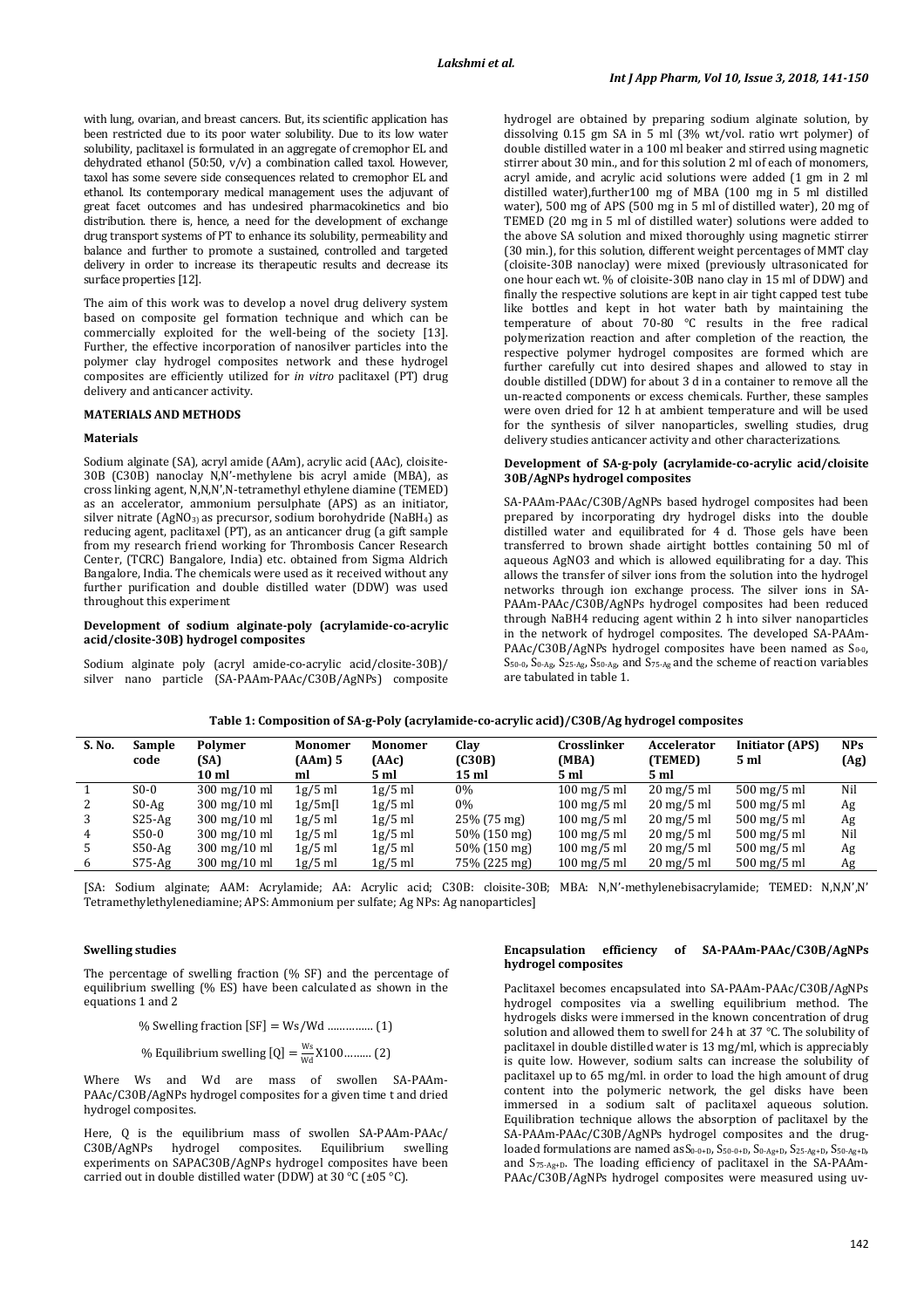visible spectrophotometer (UV-3092, LAB INDIA, India). Paclitaxelloaded hydrogel composites were placed in 50 ml of buffer medium (pH=7) and stirred vigorously for 48 h to extract paclitaxel from the hydrogel composites. The solution became filtered and analyzed by means of the uv-visible spectrophotometer at a particular wavelength ( $\lambda$  max. = 230 nm). Percentage of paclitaxel loading and the encapsulation efficiency (EE) of SA-PAAm-PAAc/C30B/AgNPs hydrogel composites had been calculated with the aid of the subsequent equations 3 and 4, and the ensuing statistics were compiled in table2.

% of Drug loading [D] = 
$$
\frac{\text{Weight of the drug adding (g)}}{\text{weight of the polymer+Drug}} \times 100 \dots \dots \dots \text{ (3)}
$$
  
% Encapsulation efficiency [ES] =  $\frac{\text{Total amount of drug(g)}}{\text{the actual amount of drug}} \times 100.$  (4)

#### *In vitro* **drug release studies**

*In vitro*, drug release experiments have completed the usage of the dissolution system (DS8000, LABINDIA, India) attached with 8 baskets. Drug release rates have been measured at 37 °C below a 100rpm velocity. Drug release kinetics was analyzed by plotting the % cumulative release (Mt/M∞) v/s time (t). The SA-PAAm-PAAc/C30B/AgNPs hydrogel composites had been studied in the buffer medium at pH=7.2 and pH=2, at the temperatures of 25 °C and 37 °C for distinctive formulations.

#### **FT-IR characterizations**

Fourier transformation infrared (FT-IR) spectroscopy analysis performed to corroborate the possibility of interaction between the clay, AgNPs, drug and the polymer. % of transmittance of FT-IR spectrum vs wave number was measured using Bruker ALPHA Spectrophotometer (Ettlinger, Germany) with a resolution of 4 cm−1 and scanned between the range 4000 and 500 cm−1.

#### **DSC-TGA studies**

The thermal stability and thermal degradation of formulated hydrogels had been characterized by using differential scanning calorimetry (DSC) and thermogravimetric (TGA) evaluation (Netzch DSC 200 Fs). The samples ( $\sim$ 12 mg) were sealed in aluminium pans and heated underneath nitrogen by using heating rate of 100 °C/min., the heat flow being recorded from 300 °C to 800 °C. Indium was used as reference material to calibrate the temperature and energy scales of the DSC system.

#### **XRD analysis**

The X-ray powder diffraction (XRD) patterns of prepared hydrogels were obtained using X-ray diffractometer (RigakuUltima IV, Japan) equipped with Ni filter and Cu K $\alpha$  (l = 1.54056 Å) radiation source.

#### **Cytocompatibility assessment through MTT assay study**

The biocompatibility of the prepared SA-PAAm-PAAc/C30B/ AgNPshydrogel composite gels has been determined by the following popular protocol with mild modifications [14]. In short, HaCaT cells and MCF-7 (breast cancer mobile strains) cells were procured from NCCS, Pune, India, and the cells have been grown in DMEM medium. After 80% confluency, the cells had been trypsinized and 3000 cells properly have been seeded in 96 well plates and stored in a CO<sub>2</sub> incubator at 37 °C. Meantime, the hydrogels have been cut into small pieces (1x1 cm) and stored in a dialysis bag and both the ends were sealed. The dialysis bag was immersed in 20 ml of PBS solution and become stored in constant stirring at 100 rpm for 24 h. The leachets from the hydrated hydrogels have been diluted serially with the DMEM media (0%, 12.5%, 25%, 50%, and 100%) and then 200 ml of extract and the diluted solution added in a 96-well plate. For the control, 100% media had been used to evaluate most of the dilution. The addition of leachets the 96 well plates were sooner or later stored in a  $CO<sub>2</sub>$  incubator at 37 °C. To detect the cell viability MTT experimental solution prepared from a stock solution of 5 mg/ml in growth medium without FBS to the final concentration of 0.8 mg/ml, 100 µl of MTT solution become delivered and incubated for 4 h. After 4 h of incubation, the MTT solution was discarded, and 100 µl of DMSO solvent discharged in every well under dark, followed by an incubation of 15 min. and the optical density (OD) of the formazan product was read at 595 nm in a microplate reader (Perkin Elmer, Waltham, MS, USA).

## **Statistical analysis**

All the experiments were done in triplicate, and the results were expressed in terms of mean±SD and were analyzed statistically by one-way analysis of variance [ANOVA] at the level of significance

## **RESULTS AND DISCUSSION**

#### **Swelling studies**

It is the measurement of swelling property of swellable hydrogel polymer composites. The study is done by immersing equal weights of dried hydrogel samples in distilled water at 25 °C for 3 d and determining the swelling fraction using the equation (Eqn.-5) [15]. The fig. 1 indicates the swelling property of cloisite-30B clay supported silver nanoparticles-sodium alginate-g-polyacrylamide/acrylic acid/hydrogel composites (SA-PAAm-PAAc/C30B/AgNPs). The graph is plotted as % of weight gained (%W  $g/g$ ) v/s various samples such as S0-0, S0-Ag, S25-Ag, S50-0, S50-Ag, and S75-Ag. Swollen hydrogels had been treated first with the AgNO<sub>3</sub> solution and then with the NaBH<sub>4</sub> solution as explained in the experimental section.

The equilibrium swelling ratio (Q) is calculated from the equation:  $[Q] = We/Wd$  .......... $(5)$ 

In which we are the weight of water within the swollen hydrogel and Wd is the dry weight of the hydrogel.



**Fig. 1: Indicates the swelling property of Cloisite-30B clay supported silver nanoparticles-Sodium alginate-g-poly Acrylamide/acrylic acid hydrogel composites. The graph is plotted as % of weight gained (%Wt g/g) versus various samples such as S0-0, S0-Ag, S25-Ag, S50-0, S50-Ag, and S75-Ag. The results were expressed as the mean of three observation, mean±SD (n =3)** 

The swelling ability of the anticancer and carriers for the improvement of site-specific delivery of drugs and inorganic substances like clay (C30B), AgNPs in composite hydrogels play a critical role in the antibacterial interest, anticancer activity, wound restoration system, and other biomedical applications. Fig. 1 illustrates the swelling ability of the  $S_{0-0}$ ,  $S_{0-Ag}$ ,  $S_{25-Ag}$ ,  $S_{50-0}$ ,  $S_{50-Ag}$ , and S75-Ag with time t. The order of the swelling capability of hydrogels follows  $S_{75-Ag} > S_{50-Ag} > S_{25-Ag} > S_{0-Ag} > S_{0-0} > S_{0-0}$  The  $S_{0-Ag}$ ,  $S_{25-Ag}$  and  $S_{50-Ag}$ hydrogel composites show the moderate swelling ratio  $(22 g/g)$ than the S<sub>75-Ag</sub> hydrogel (37g/g). Lower swelling capacity was shown by the samples S0-0 and S50-0 hydrogel composites may be attributed to the absence of AgNPs in the SA/AAm/AAc monomers reduces the pore sizes in the hydrogels and presence of cloisite-30B may be accountable to provide the extra cross-links inside the chain networks. The higher crosslinks restrict the water penetration for swelling. Apparently, the porous S<sub>75-Ag</sub> hydrogel composite show higher swelling ability due to presence cloisite-30B in combination with Ag NPs increases the porosity in their network structures because of intermolecular interaction between water molecules in clay galleries and the lone pair electrons of–NH2 and–OH groups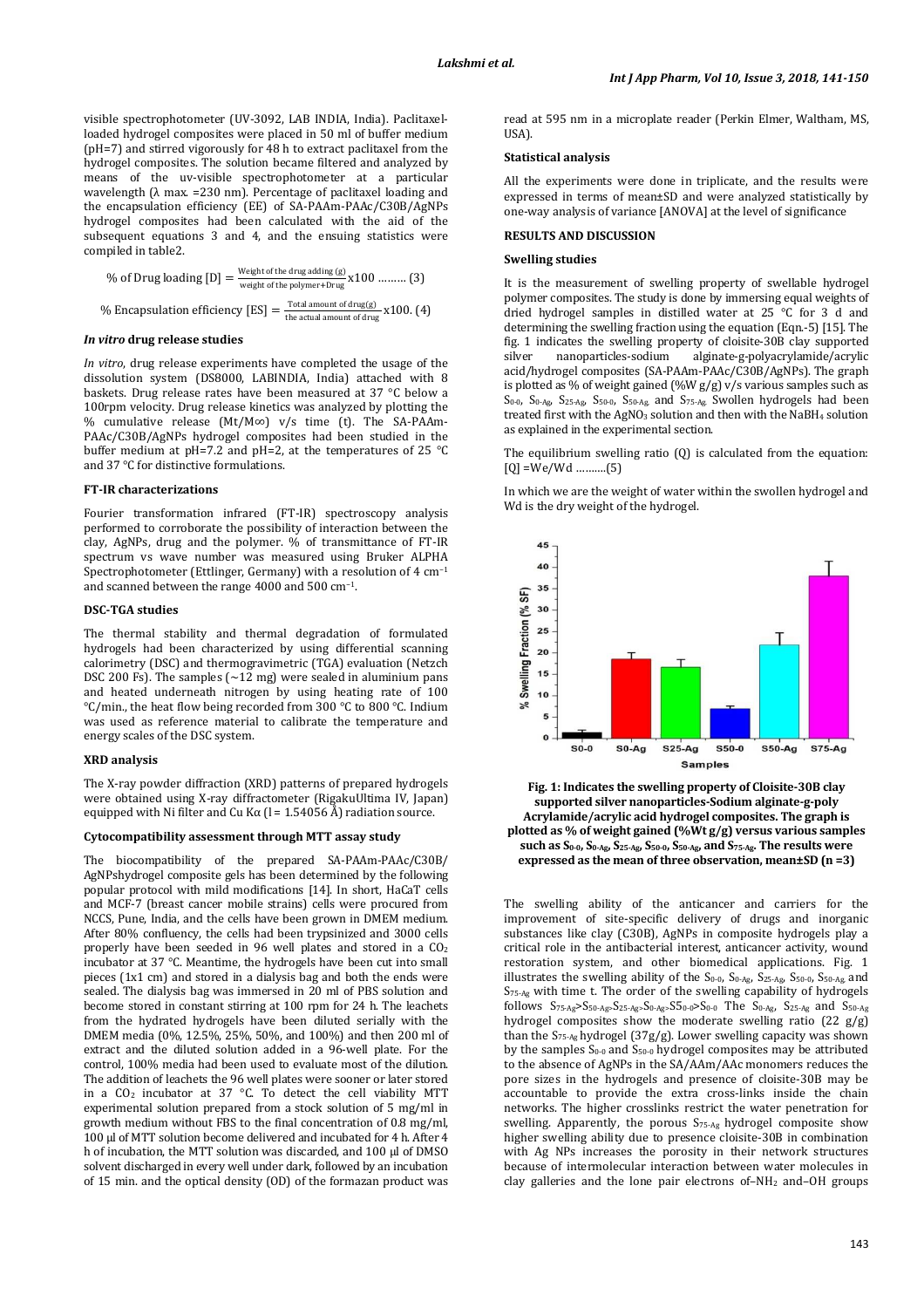present in SA-PAAm-PAAc chains. Interestingly this pattern of swelling is also reasonable for the presence of AgNPs in nanocomposite hydrogels due to the fact once the Ag nanoparticles (AgNPs) are shaped in the gel networks; the general porosity of the system will increase allowing an extra number of water molecules inside the gel [16]. One extra reason for this behavior is that the formed nanoparticles (AgNPs) have distinctive sizes with different charge surfaces within the gel networks causing absolute enlargement of the networks and in addition the presence of greater hydrophilic groups of modified clay (C30B) in conjunction with AgNPs that allow a large amount of water to get into the hydrogel. As the clay content increases, in the presence of AgNPs in the hydrogel composites results in slightly improved swelling capacity.

## **Encapsulation efficiency of paclitaxel drug**

Hydrogels had been loaded with paclitaxel, an anticancer drug by means of swelling equilibrium method. The hydrogels have been allowed to swelling in the paclitaxel solution of recognized concentration for 24 h at 37 °C. In general solubility of paclitaxel in water may be very less (13 mg/ml), but the solubility of paclitaxel increases up to 5 mg/ml. in DMSO that allows loading the most paclitaxel into the hydrogel matrix, hydrogel disks were immersed in aqueous solution; paclitaxel, so the drug solvent become absorbed onto the SA-PAAm-PAAc/C30B/AgNPs composite hydrogels. The loading performance of paclitaxel in the hydrogel was determined by spectrophotometrically. Approximately 0.53 gm of the drugloaded hydrogel was placed in 50 ml of buffer solution and stirred vigorously for 48 h to extract the drug from the hydrogels, the solution becomes filtered and assayed by UV spectrophotometer (LAB INDIA, UV-3092) at constant  $\lambda$  max. = 230 nm. The results of % paclitaxel loading and encapsulation efficiency have been calculated and listed, and as shown in table 2, in which it depends on the polymer type and physical nature of the drug (either in solid form or in solution form) during processing.

| Table 2: Encapsulation efficiency (%) of paclitaxel drug |  |  |
|----------------------------------------------------------|--|--|
|                                                          |  |  |

| S. No.             | Code          | <b>Encapsulation efficiency (%)</b> |  |
|--------------------|---------------|-------------------------------------|--|
|                    | $S_{0-0+D}$   | 72.66±5.92                          |  |
| $\mathcal{D}$<br>∠ | $S_{0-Ag+D}$  | 56.34±3.95                          |  |
| 3                  | $S_{25-Ag+D}$ | 51.44±4.56                          |  |
| 4                  | $S_{5o-0+D}$  | 64.67±4.92                          |  |
| Ъ                  | $S_{50-Ag+D}$ | $49.67 \pm 2.57$                    |  |
| 6                  | $S_{75-Ag+D}$ | $41.33 \pm 3.12$                    |  |
|                    |               |                                     |  |

Data were expressed as the mean of three observation, mean±SD (n=3).

The loading efficiencies had been reduced with the presence of clay in addition to AgNPs. In case of  $S_{0-0+D}$ , the drug encapsulation efficiency was 72.66±5.92%. Due to the presence of AgNPs in S<sub>0-Ag+D</sub>; the encapsulation efficiency was decreased to 56.34±3.95%. Similarly, due to the presence of clay in  $S_{50-0+D}$  (50% clay), the encapsulation efficiency was slightly increased to 64.67±4.92%. In other samples (S25-Ag+D, S50-Ag+D, S75-Ag+D), the encapsulation efficiencies were decreased from 51.44±4.56 to 41.33±3.12% due to increase in the concentration of clay. The decreasing tendency may be attributed to the crosslinking nature of clay (closite-30B). Indeed, closite-30B acts as cross-linking points in the network, which is responsible for the increase of crosslinking density of hydrogel network as the increase of clay content. The more is cross-linking density, the worse the elasticity of the polymer chains [17] which can limit the penetration of paclitaxel into hydrogel network, results in a decrease of loading capacity of the drug. Similar outcomes were

additionally observed [18] in the case of chitosan-g-poly (acrylic acid) loaded theophylline hydrogels [18]. Additionally, the excess clay acts as the filler and prevents paclitaxel enter into the polymeric network which is likewise accountable for the decrease of encapsulation efficiency (EE).

*In vitro* release of paclitaxel from SA-PA hydrogel composites have been evaluated in the medium of simulated gastrointestinal fluids (buffer medium of pH 2 and 7.2)

#### *In vitro* **drug release study**

*In vitro* release studies of paclitaxel from SA-PAAm-PAAc/C30B/AgNPs hydrogel composites have been evaluated for the stimulated gastro-intestinal fluids (SGF) and the graphs have been plotted by plotting percentage of cumulative release versus time in hours as shown in fig. 2.

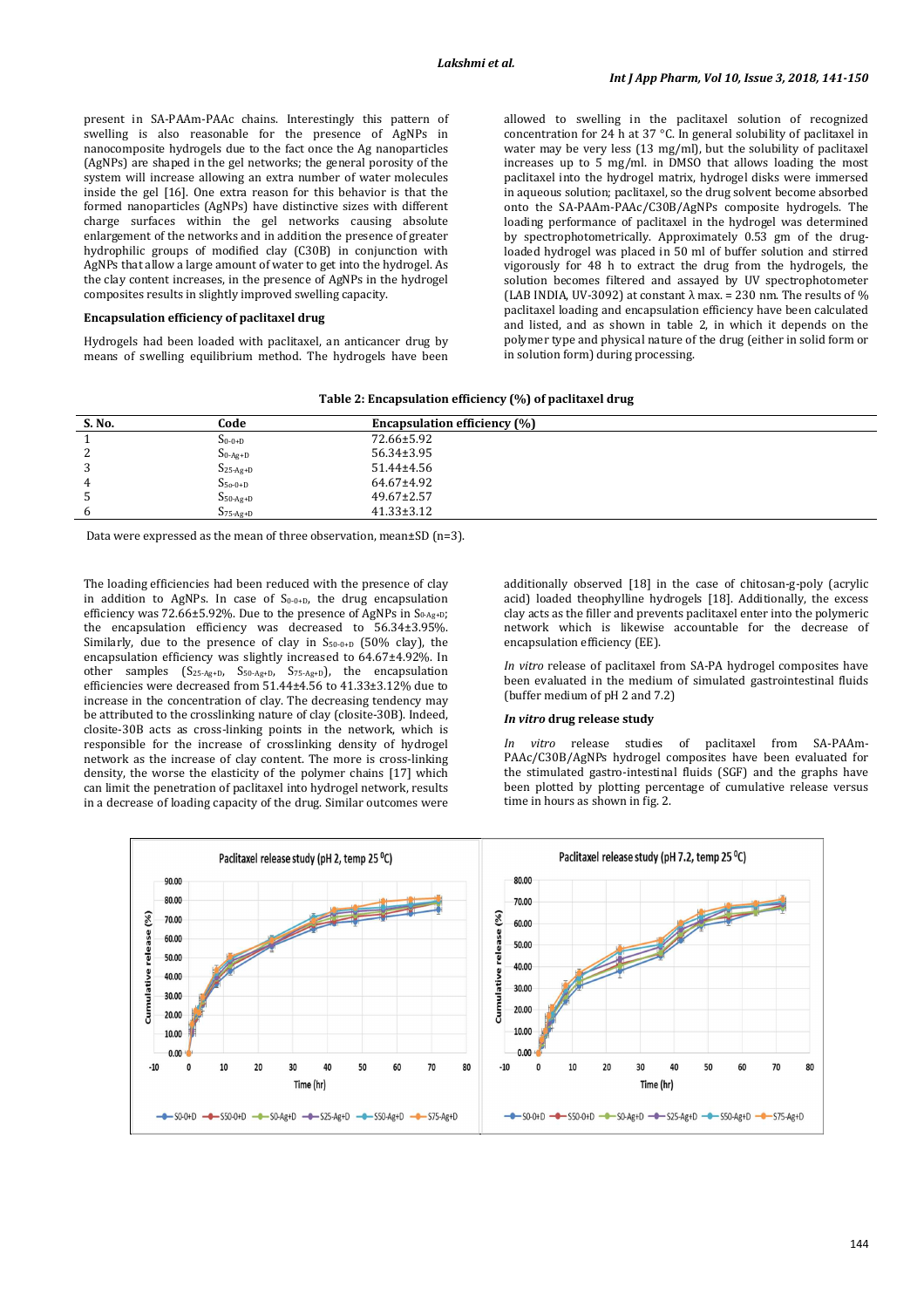

**Fig. 2:** *In vitro* **release of drug paclitaxel from SA-g-Poly (acryl amide-co-acryl acid) cloisite-30B)/AgNPs hydrogel composites, the results were expressed as the mean of three observation, mean±SD (n =3)** 

The paclitaxel dissolution test of SA-PAAm-PAAc/C30B/AgNPs hydrogel composites were performed in dissolution device (LABINDIA DS8000) with the aid of the paddle technique laid out in USP XXIII. SA-PAAm-PAAc/C30B/AgNPs hydrogel composites were immersed in the 500 ml of dissolution medium (SGF). The content material became centrifuged at 100 rpm at 37 °C±0.5 °C ideal sink conditions were maintained in the paclitaxel dissolution study period. The stimulation of gastrointestinal transit condition was achieved by means of changing the pH of dissolution medium at different time periods. Paclitaxel release kinetics was analyzed with the aid of the following equation (Eqn.6), plotting the cumulative release profile versus time.

## *Equation Mt/M* $\infty = kt^n$ .............. (6)

wherein Mt and M∞ are the quantity of drug released via the hydrogel at time t and at equilibrium, k is a specific constant of the hydrogel, and n is a specific exponent of the mode of transport of the penetrate, the drug release from SA-PAAm-PAAc/C30B/Ag NPs hydrogel composites were studied in buffer medium of pH 2 and 7.2. The samples have been withdrawn from the dissolution medium at different time intervals using pipette fitted with a microfilter and the concentration of PT was measured by uv-spectrophotometer (LAB INDIA, UV-3092) at constant  $\lambda$ max. = 230 nm. The receptor volume was maintained constant changing the equivalent amount of stimulated gastro-intestinal fluids (SGF). The concentration of paclitaxel inside the samples was calculated primarily based on average calibration curves. All the dissolution studies were carried out in triplicate.

In order to determine the potential applications of SA-PAAm-PAAc/C30B/AgNPs based superabsorbent hydrogel composites containing a pharmaceutically active compound (PT), we've got investigated the drug paclitaxel release behaviour form this system under physiological conditions. The percentage of the released drug from the polymeric carriers as a characteristic of time t [19]. The concentration of paclitaxel delivered at selected time durations was determined by using the standard procedure. The % of drug release was plotted against time t and the cumulative release was calculated. As can be seen from the graphs when pH of the medium was 7.2, the cumulative release rate of paclitaxel from the test hydrogels is increased with increase in clay (C30B) content, in addition to the presence of AgNps. Also, the slightly fast and higher release rate of the drug in the case of  $S_{75-Ag+D}$ ,  $(80±9\%$  within 72 h) in which clay content is 75 wt%. This difference in their swelling behaviour was responsible for the variation of the drug release rate [16, 18]. Indeed; the drug inside the hydrogel will be released as a result of the hydrogel composite volume change and interaction between the polymer network and the drug. The fractional release of the drug is at once proportional to the swelling ratio of the hydrogels. This result suggests that the better swelling ratios of the hydrogel create larger surface regions to diffuse the drug. And this follows the Nonfickian (Anomalous) type of diffusion mechanism. However, it is worth to mention that the release mechanism of a drug would depend on the selected dosage form, pH, nature of the drug, fillers, and polymer used [20].

Further, the *in vitro* release of PT drug from a biodegradable hydrogel nanocomposite systems are affected by the characteristics of the polymer, cloisite-30B and silver nanoparticles. Controlling the release is too controlling the properties affecting release, consisting of particle size, size distribution, drug content, properties of polymer and surface properties [21].

#### **FT-IR analysis**

The FT-IR spectrum of synthesized SA -PAAm-PAAc/C30B/AgNPs hydrogel composites were evaluated, results show that the synthesized hydrogel composites displayed good compatibility between SA-PAAm-PAAc polymers with significant changes after incorporation of cloisite-30B and silver nanoparticles into hydrogel network and the corresponding IR peaks as shown in fig. 3.



**Fig. 3: FT-IR Spectrum of SAPAAmPAAc/C30B/AgNPs hydrogel composites** 

A peak appeared at 3400 cm-1 indicating the presence of hydrogen bonding between SA and PAAm-PAAc polymers causing OH/NH<sup>2</sup> stretching [4] 3400 cm<sup>-1</sup> in SA-g-PAAm-PAAc and drug-loaded one corresponds to the presence of–O-H stretching vibrations of hydroxyl group in the SA backbone, more broadening of 3400 cm<sup>-1</sup> stretch truly suggests that intermolecular hydrogen bond formation within the SA-g-PAAm-PAAc and drug-loaded SA-g-PAAm-PAAc hydrogel composite samples.

For all samples the absorption peaks of strong broad band intensities in the range between the 3349.18 to 3427 cm-1indicates the O-H stretch (hydrogen bonded) and the peaks in the range, for all samples were at 2920.45 cm $^{-1}$  to 2932.23 cm $^{-1}$  shows the strong C-H stretching frequencies, further the stretching frequencies for all the samples except S  $_{50-Ag}$  in the range between 1658.86 cm<sup>-1</sup> to 1667.49 cm<sup>-1</sup>, represents C=C variable stretching frequencies, whereas the sample S<sub>50-Ag</sub> shows stretching variable frequencies at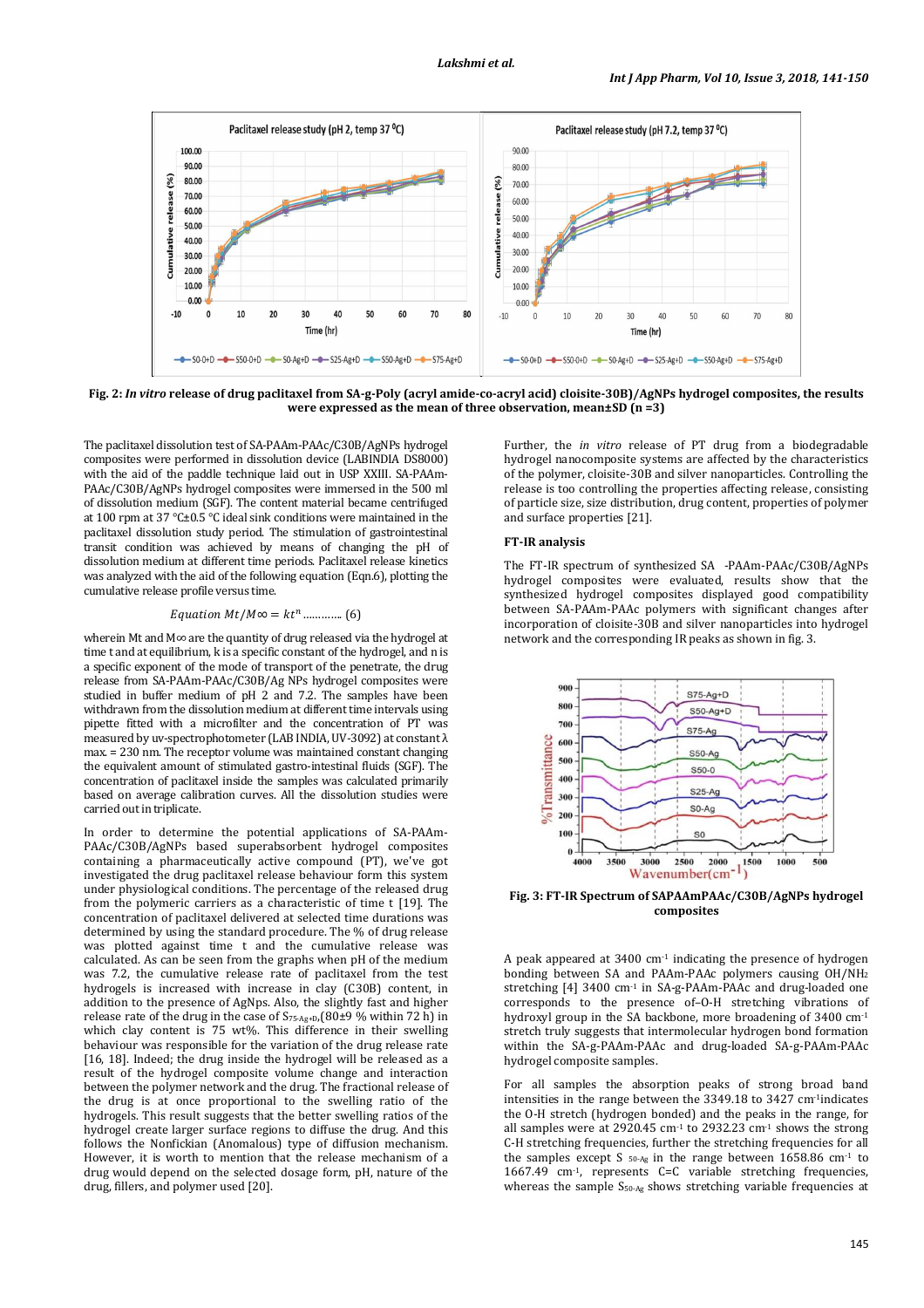higher wavenumber values of 2104.53 cm<sup>-1</sup>for–C=C-bonds of SA and PAAm-PAAc interaction.

Typically, Hydrogen bond took place among proton donor and proton acceptor atoms. The lone pair of electrons–O-of PAAm-PAAC should interact with–H atoms of SA and formed intermolecular asymmetrical stretching vibrations at 1600 cm-1 in SA showed the presence of–COO group. The characteristic peak at 1600-1668 cm-1 in all the samples was due to amide groups (-CONH2) of PA (>C=O stretch) [22] the bands at 2900-2950 cm-1 had been because of–C-H stretch of–CH2 groups of PAAm and PAAc polymers.

Conversion of 1094 and 1030 cm-1 stretching band of SA (1012,1044,1114,1042,1020, 1045 cm-1) in to singlet,1041 cm-<sup>1</sup>absorption stretch in SA-PAAm-PAAc denotes the formation of secondary alcohol (characteristic peak of–CH-OH in cyclic alcohol C-O stretch) during the course of grafting,this shift in the direction of lower frequency shows weakening of–C-C-and–C-O-bonds [23,24]. Stretching vibration at  $1456 \text{ cm}^{-1}$  for the C-N group can be observed within the FT-IR spectrum of drug loaded and non-drug loaded SA-PAAm-PAAc hydrogel composites, which did not see in the spectrum of pure SA [25]. The intermolecular hydrogen bond provides an extra mechanical strength to the grafted polymer, those differences supported the successful grafting of acrylamide and acrylic acid on SA.

The intensity peaks in the range between all the samples except  $S_{50-}$  $_{\text{Ag}}$  are 1406.55 cm<sup>-1</sup> to 1455.13 cm<sup>-1</sup> which indicates–C-H variable bending frequencies may be due to the presence of acid groups in SA and PAAm-PPAc interactions and modifiers used during the modification of cloisite-30B clay. But the sample S50-Ag showing the frequency vibrations at  $1667.02$  cm<sup>-1</sup> this is an extraordinary behavior of the sample S<sub>50-Ag</sub>, Again all the samples except S<sub>50-Ag</sub> and S50-AgD (drug loaded) samples exhibits strong stretching frequencies in the range of  $1011.94$  cm<sup>-1</sup> to  $1118.84$  cm<sup>-1</sup> may be due to the presence of C-O or C-F groups in ethers or in esters two bands or more, and also in the frequency range of 1315.57 cm-1 to 1323 cm-1 except for the samples S<sub>50-Ag</sub>, S<sub>50-AgD</sub> (drug loaded) and S<sub>75-Ag</sub> may be due the C-O stretching of acid group present in SA and also may be due to C-O in ester group. Further, in the frequency range between 951 cm<sup>-1</sup> to 1045 cm<sup>-1</sup>attributes C-O stretching except at 951 cm<sup>-1</sup> frequency for =C-H bending vibrations.

In trendy, there has been no sizable modifications of functional groups discovered in all the nanocomposite hydrogels which includes the nanofillers (AgNPs and clay mineral-C30B), which shows that the structure of the SA-PAAm-PAAc hydrogel composites have not been changed inside the carbohydrate region (700–1700 cm−1) by mixing with the nanoparticles (AgNPS). But, the intensity of the peaks increased in all the SA-PAAm-PAAc/C30B/AgNPs composite hydrogels that are presumably because of the Vander Waals forces among AgNPs and the SA-PAAm-PAAc polymers [26]. Consequently, there has been no change in the intensity of peaks of clay mineral present in the composites, which may be because of the formation of weak intermolecular hydrogen bond among SA-PAAm-PAAc hydrogels and clay mineral particles. Comparable patterns of FT-IR spectroscopic results were found in the nanocomposite hydrogels with combined use of AgNPs and clay mineral-C30B. Such increase in strength of nanocomposite hydrogels has been frequently found with other biopolymer-based nanocomposites such as agar/clay mineral [27] and agar/AgNPs nanocomposite films [28].

# **Thermogravimetric analysis**

Thermogravimetric analysis (TGA) and differential scanning calorimetric analysis (DSC)were carried out within the range of 30- 800 °C at the heating rate of 20 °C/min. in presence of N<sub>2</sub> (100 ml/min.) and the graphs have been plotted weight % and heat flow respectively versus temperature in °C as shown in fig. 4, 5, 6.

The sample,  $S_{0-0}$ , exhibits glass transition temperature (Tg) at 75 °C. This formulation does not contain cloisite-30B and silver nanoparticles. Therefore it is just like, the plain sample of sodium alginate–polyacrylamide-poly acrylic acid (SA-PAAm-PAAc) hydrogel. The sample  $S_{0-Ag}$ , is the sample without clay and with silver nanoparticles, similar Tg was observed, as which shown in the case of formulation  $S_{0-0}$ , so the presence of silver nanoparticles do not influence the thermal stability of the sample, but major thermal decomposition was observed in the formulations  $S_{0-0}$ ,  $S_{50-0}$   $S_{50-Ag}$  and S<sub>75-Ag</sub> in the range of 280-300 °C except in the case of S<sub>25-Ag</sub>, this may be caused due to clay-silver nanoparticle composition in the sample, that is 25 wt% of cloisite-30B with AgNps may be the best composition to show better thermal stability when compared to other samples.

Fig. 4, 5, 6 shows, the formulations  $S_{0-0}$  and  $S_{0-0}$  exhibit 4 exothermic peaks and 3 endothermic peaks, endotherms may be due to the reason that, absorption of moisture by the samples, whereas S25-Ag and S50-0 show 3 exothermic peaks and 3 endothermic peaks. S50-Ag and S75-Ag show 2 exothermic and 2 endothermic peaks. Among all exothermic peaks, major thermal decomposition was observed at the temperature range of 270 °C-300 °C. Before that temperature range, they exhibit thermal stability and all the samples show endothermic peaks at 380 °C-450 °C temperature range.

## **TG-DSC studies**



**Fig. 4: TGA and DSC of SA-PAAm-PAAc/C30B/AgNPs hydrogel composites**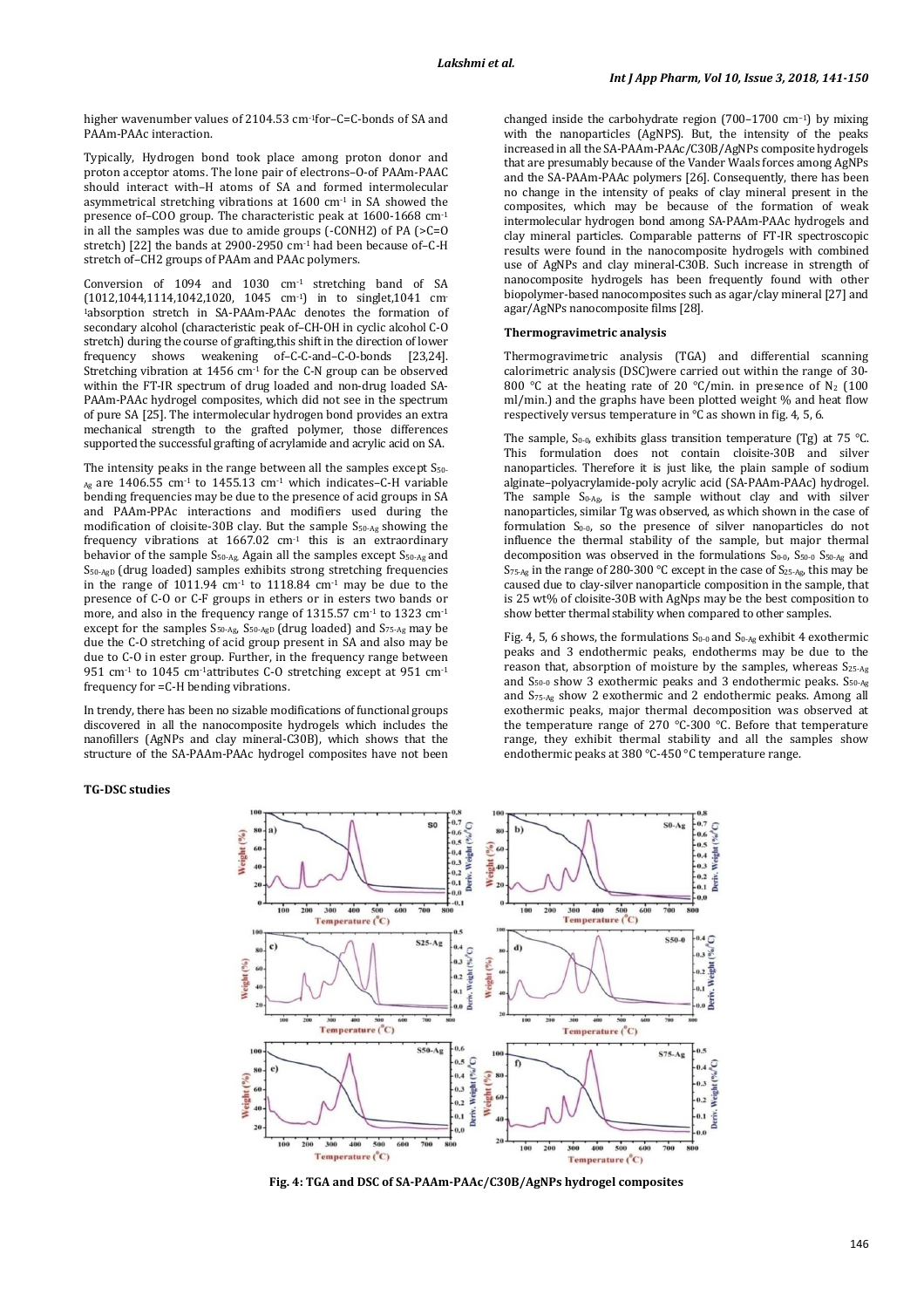

**Fig. 5: TGA of SA-PAAm-PAAc/C30B/AgNPs hydrogel composites** 

DSC for all the samples S<sub>0-0</sub>, S<sub>25-Ag</sub>, S<sub>50-0</sub>, S<sub>50-Ag</sub> and S<sub>75-Ag</sub> which are shown in fig. 4, 5, 6 which indicates, except  $S_{0-0}$  and  $S_{50-0}$  samples the Tg was slightly decreased because of absence of cloisite-30B, but in the presence of clay and AgNps in the samples attributes to decrease in the cross-linking density, thus decreases the thermal stability. Actually, the presence of clay should increase the Tg. In DSC graph it has been observed that the appearance of sharp peaks at the temperature range of 280 °C-310 °C may be due to the polymorphism and melt, however in the case of S50-0, S50-Ag and S75-Ag no such thermal degradation was observed at 390-410 °C, whereas, for  $S_{0-0}$ ,  $S_{0-Ag}$  and  $S_{25-Ag}$  further mild prevalence of degradation was found. In trendy TGA offers data on the thermal stability of the hybrid nanocomposites with reference to polymers which include SA (sodium alginate), PAAm and PAAc. In the fig. 4, 5, 6. It has been observed that all samples of hybrid hydrogel nanocomposites have 4 different decomposition steps and 95% thermal degradation of hydrogel chains took place at 800 °C, however, it is cited as four degradation steps (multi-step degradation). the first major step starts around 150 °C which suggests that weight reduction due to the evaporation of water molecules and second predominant step starts from 350 °C with 90% weight loss were occurred even at 500 °C for all the samples, except S0-Ag and (two minor steps, negligible weight loss especially in plain/virgin hydrogels) (S0-0) formulations.



**Fig. 6: DSC of SA-PAAm-PAAc/C30B/AgNPs hydrogel composites** 

In the case of  $S_{0-Ag}$ , 90% of weight loss was observed below 370 °C. The difference in decomposition between the pure hydrogel and  $S_{0-Ag}$ and cloisite-30B/AgNPs nanocomposite hydrogels are found in between 20-25% and it confirms that the presence of AgNPs and cloisite-30B clay in the hydrogels, as the percentage of clay (cloisite-30B), increases along with the presence of AgNps which increases the difference in weight loss and it will likely to be in very large. In present study cloisite-30B and AgNPs in aggregate play a major role, in the decrease of thermal degradation of hydrogel composites and also which reduces the % of weight loss [29]. The difference in weight loss, in comparison to the formulation  $S<sub>0-0</sub>$ , has larger difference in wt. loss and lesser will be the thermal stability of the sample, further  $S_{75-Ag}$  has a larger difference of wt. loss (33%) when compared to  $S_{0-0}$  formulation (larger the difference, more stable will be the sample)  $S_{75-Ag}$  has the difference of wt. loss with respect to  $S_{0-0}$ is 27.5 %,  $S_{50\text{-Ag}} 24.16\%$ ,  $S_{50\text{-}0} 23.57$  %,  $S_{25\text{-Ag}} 12.23\%$  and  $S_{0\text{-Ag}}$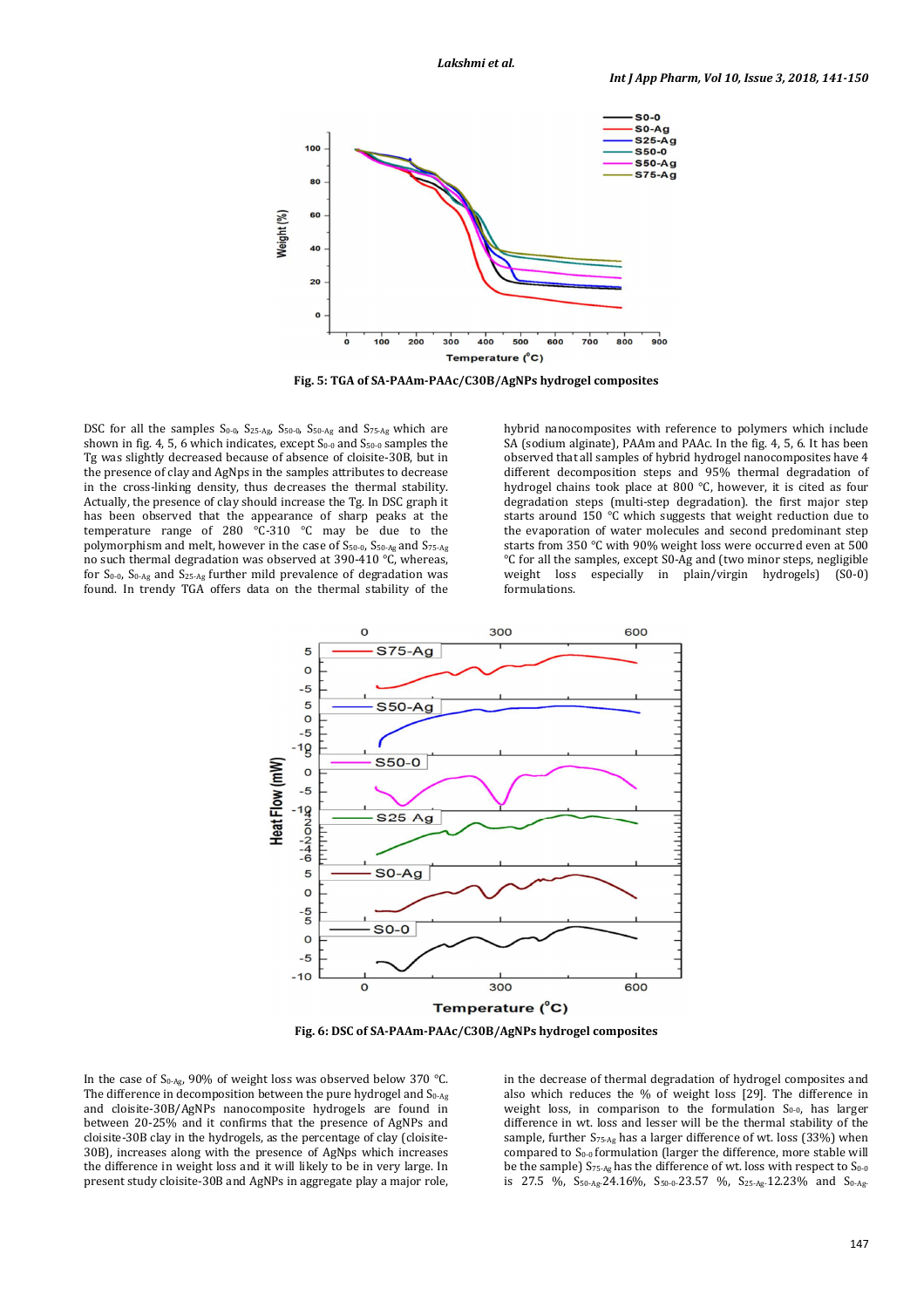10.95%. This data indicates that the formulation  $S_{75-Ag}$  is more thermally stable compared to all other samples and  $S_{0-Ag}$  is least thermally stable when compared to the rest, lower the difference, lesser will be the thermal stability and larger the difference (in terms of wt. loss), higher will be the thermal stability of the formulations.

#### **XRD analysis**

X-ray spectroscopy of various formulations as shown in the fig. 7. XRD analysis of SA-PAAm- PAAc/C30B/AgNPs hydrogel composites indicate the decrease in crystallinity of pure SA was because of formation of new polymer system (SA-PAAm-PAAc)



**Fig. 7: XRD of SA-PAAm-PAAc/C30B/AgNPs hydrogel composites. XRD lines a), b), c),d) indicates intensity peaks for the formulations S0-0, S0-Ag, S50-0 and S50-Ag respectively** 

XRD of SA exhibiting characteristic peaks at 19 °, 28 °, 28.9 °, 32.5 ° and 33.5 ° 2θ, while in the case of SA-PAAm-PAAc hydrogels no such sharp peaks had been observed, suggesting the complete transformation of SA into SA-PAAm-PAAc new polymer hydrogels. The FTIR spectrum additionally supported the grafting of PAAm and PAAc on to SA and within the drug-loaded gels, Addition of extra bulky groups, i.e. polyacrylamide (PAAm) and polyacrylic acid (PAAc) on to the backbone of SA may reduce the overall crystallinity and also decrease the intermolecular hydrogen bond [26].5 ° and 19.79 ° of cloisite-30B corresponding to planes (001) and (020) respectively, confirming the predominance of cloisite-30B in the samples. This suggests that increased interlayer spacing (basal) of organic-clays based on the way in which it is guided between the lamellae of clay minerals [30].

#### **Anticancer study**

The cytotoxicity of extracts from hydrogel composites on HaCaT cells was determined by the MTT assay [31]. In the present investigation, the cytocompatibility of the obtained hydrogel composites was examined in regular epithelial HaCaT cellular strains. Fig. 8, 9 depicts the relative proliferation rate of the two

cellular lines while assessed through MTT assay. NAD (P) Hdependent cell oxidoreductase enzyme inside the mitochondria has the capability to reduce the MTT dye (3-(4, 5-dimethylthiazol-2-yl)- 2, 5-diphenyl tetrazolium bromide) to insoluble formazan [32].

The formation of formazan depends upon the rate of cellular metabolism, so the cells treated with the different leachant percentage should theoretically have the normal rate of metabolism. This indicates that the gels had been cytocompatible in nature. No visual difference became located inside the cellular morphology, suggesting the absence of the unfavorable impact of the leachants on mobile proliferation.

As a substitute, the prepared formulations supported the growth of HaCaT cell line to a certain level in comparison to the control. Again the cell viability decreases with the increase in clay % as well as in the presence of Ag nanoparticles in the gel composites, especially the formulations S50-Ag+D, S75-Ag+D show better anticancer activity than rest of others (in MCF-7 cell lines). Finally, the biosynthesized AgNPs of C30B clay based hydrogel composites shows significant anticancer activity, and thus, it can be used as a potential source for various biomedical applications [33].



**Fig. 8: Cell viability of S0-0, S50-0. The MTT assay was used to measure the viability of HaCaT cells at various dilute extract solution concentrations. Media at 100% was used as a control. The results were expressed as the mean of three observation, mean±SD (n =3)**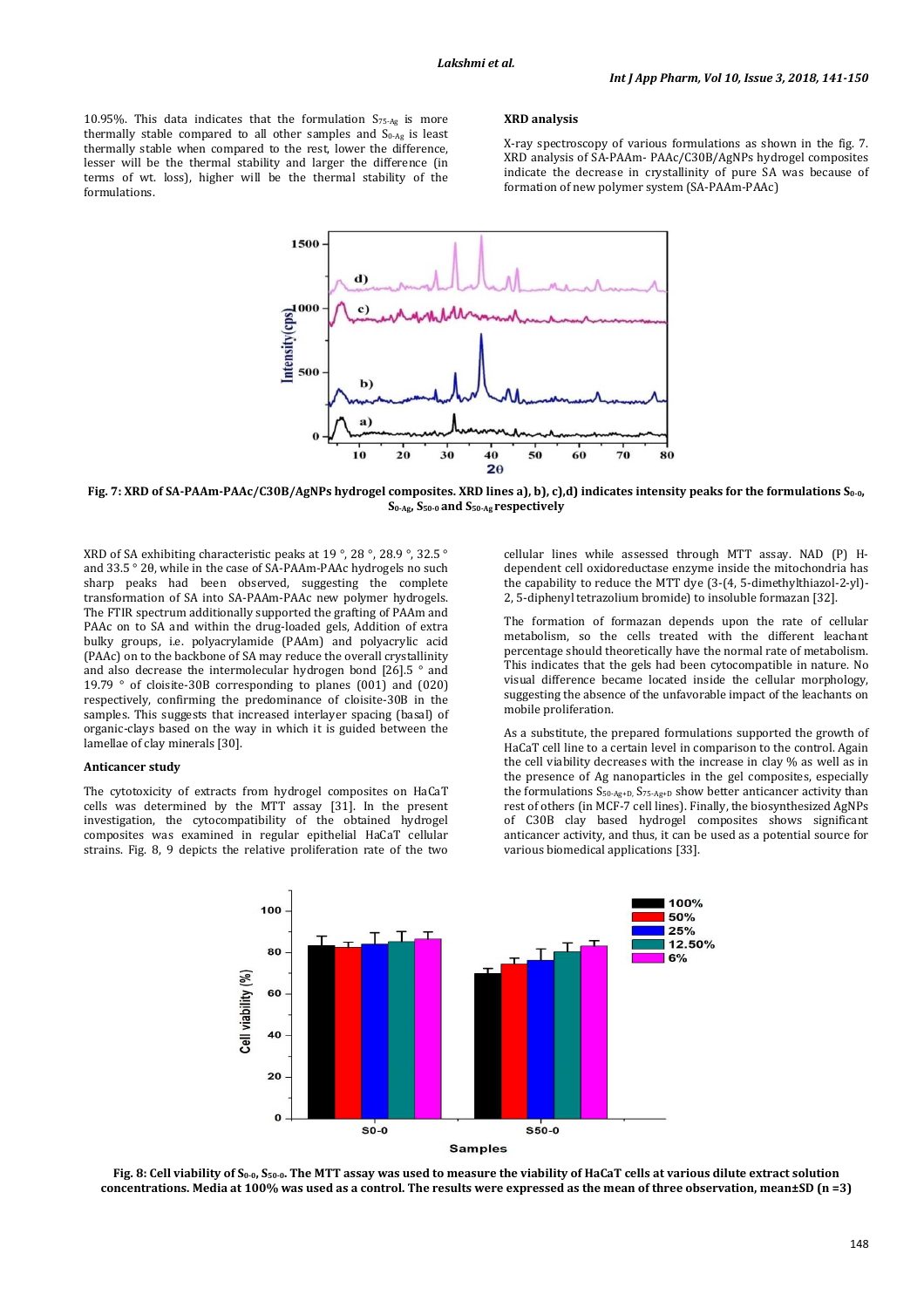

Fig. 9: Cell viability of S<sub>0</sub>.0, S<sub>50</sub>.0, S<sub>0</sub>.0+D, S<sub>50.0+D</sub>, S<sub>0.Ag+D</sub>, S<sub>25.Ag+D</sub>, S<sub>50.Ag+D</sub>, S<sub>75.Ag+D</sub>. The MTT assay was used to measure the viability of MCF-7 cells **at various dilute extract solution concentrations. Media at 100% was used as a control. The results were expressed as the mean of three observations, mean±SD (n =3)** 

# **CONCLUSION**

Hydrogel composites of sodium alginate grafted PAAm-PAAc/ C30B/Ag was prepared by free radical polymerization method and AgNPs have been successfully incorporated into them by chemical reduction method and used to produce sustained delivery of paclitaxel for the treatment of cancer. *In vitro* release studies suggest that cografting of SA with PAAm-PAAc/C30B/AgNPs could be a useful tool for the sustaining the delivery of drugs within the stomach. Swelling, FT-IR, XRD analysis, and DSC--TGA has suggested the successful grafting (basically attachment of amide bond of polyacrylamide with the carboxyl group of SA) of PAAmPAAc. DSC and XRD data reveal the dispersion and amorphization of crystalline Ag, drug, and C30B within the matrix of SA-PAAm-PAAc/C30B/AgNPs hydrogel composites. The samples S75-Ag, S50-Ag exhibits profound swelling capacity than the rest of the other samples due to the simultaneous presence of C30B and AgNPs with the increase in % wt of C30B in the respective samples. *In vitro* drug release confirmed the release up to 72 h at the rate of 80±9 %, whereas gels were able to float up to 85 h. The increase of the percentage of grafting, as well as decrease in the amount of C30B, could reduce the release rate of the drug; however, it increases the drug loading within the SA-g-PAAm-PAAc grafted gastro-retentive polymer composite hydrogels. The swelling of grafted SA-g-PAAm-PAAchydrogel network is strongly interdependent on the cross-linking and polymerization process. The drug release depends upon the extent of gelation which was based on cross-linking and amount of graft copolymer used. This study could prove to be a platform to explore the possibility of grafting technology for the preparation of gastro retentive hydrogel-based drug delivery systems. The formulations  $S_{75\text{-Ag}}$   $S_{50\text{-Ag}}$  and  $S_{25\text{-Ag}}$  shows better anticancer activity and slightly higher rate of sustained drug delivery than the rest of other (samples without AgNPs and C30B)

## **ACKNOWLEDGMENT**

The authors wish to thank STIC Cochin, Cochin University, Kerala, India for providing characterization facilities and also we thankful to Amrita School of Engineering, Department of chemistry, AMC Engineering College, Department of Chemistry, Bangalore and Department of studies and Research in chemistry, Tumkur University, Tumkur, for providing an excellent laboratory, library, internet facilities for the successful completion of this project

#### **FINANCIAL SUPPORT AND SPONSORSHIP**

Nil

# **AUTHORS CONTRIBUTIONS**

All the authors have contributed equally

## **CONFLICT OF INTERESTS**

The authors declare no conflict of interests

## **REFERENCES**

- 1. Kulkarni PV, Keshavayya J. Preparation, and evaluation of polyvinyl alcohol transdermal membranes of salbutamol sulfate. Int J Curr Pharm Res 2010;2:29-32.
- 2. Khurana IS, Kaur S, Kaur H, Khurana RK. The multifaceted role of clay minerals in pharmaceuticals. Futuristic OA 2015;1:FS06.
- 3. Parida UK. Synthesis and characterization of chitosan-polyvinyl alcohol blended with cloisite 30B for controlled release of the anticancer drug curcumin. J Biomater Nanobiotechnol 2011;2:414–25.
- 4. Vimala K, Yallapu MM, Varaprasad K, Reddy NN, Ravindra S, Naidu NS, *et al*. Fabrication of curcumin encapsulated chitosan-PVA silver nanocomposite films for improved antimicrobial activity. J Biomater Nanobiotechnol 2011;2:55–64.
- 5. Thoniyot P, Tan MJ, Karim AA, Young DJ, Loh XJ. Nanoparticle– hydrogel composites. Concept, design, and applications of these promising, multi-functional materials. Adv Sci 2015;2:1–13.
- 6. Remunan-Lopez C, Bodmeier R. Mechanical, water uptake and permeability properties of cross-linked chitosan glutamate and alginate films. J Controlled Release 1997;44:215–25.
- 7. Pongjanyakul T. Alginate-magnesium aluminium silicate films: the importance of alginate blocks structures. Int J Pharm 2009;365:100–8.
- 8. Thomas V, Namdeo M, Mohan YM, Bajpai SK, Bajpai M. Review on polymer, hydrogel and microgel metal nanocomposites: a facile nanotechnological approach. J Macromol Sci Part A Pure Appl Chem 2008;45:107–19.
- 9. Asha Rani PV, Low KahMun G, Hande MP, Valiyaveettil S. Cytotoxicity and genotoxicity of silver nanoparticles in human cells. ACS Nano 2009;3:279–90.
- 10. Jain J, Arora S, Rajwade JM, Omray P, Khandelwal S, Paknikar KM. Silver nanoparticles in therapeutics: development of an antimicrobial gel formulation for topical use. Mol Pharm 2009;6:1388–401.
- 11. El-Ansari A, Al-Daihan S. On the toxicity of therapeutically used nanoparticles: an overview. J Toxicol 2009:1–9. http://dx.doi.org/10.1155/2009/754810
- 12. Zhang Z, Mei L, Feng SS. Paclitaxel drug delivery systems. Expert Opin Drug Delivery 2013;10:325–40.
- 13. Patil V, Belsare D. Development and evaluation of novel drug delivery system of tolterodine tartrate. Int J Appl Pharm 2017;9:186-93.
- 14. Hago EE, Li X. Interpenetrating polymer network hydrogels based on gelatin and PVA by biocompatible approaches: